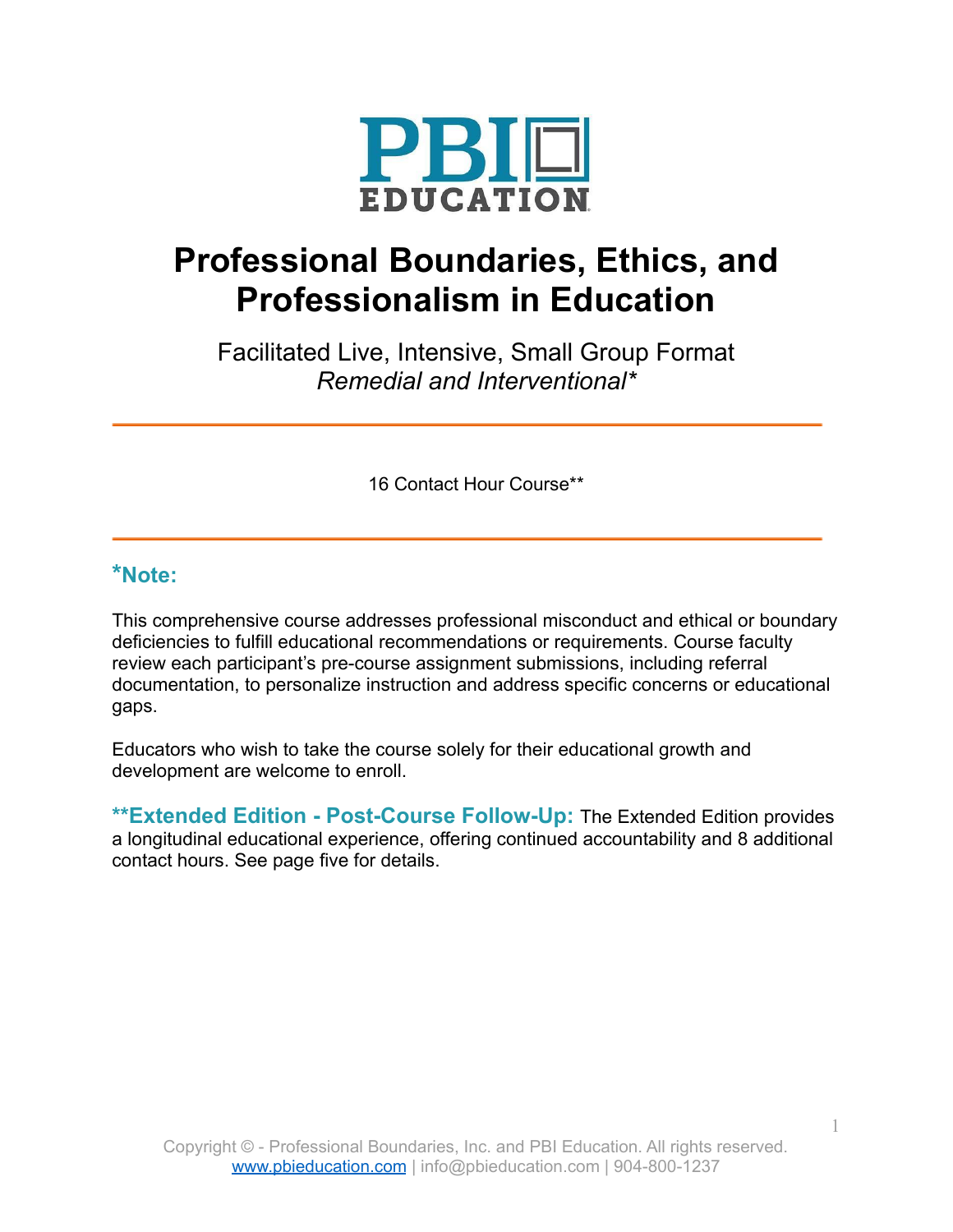# **Summary**

The student-educator relationship involves a power dynamic where students are in a position of vulnerability. Because of this, educators have a fiduciary duty to their students and thereby the public to hold themselves to a high ethical standard. This teacher boundary and ethics course was created for educators who have crossed boundaries or failed in their ethical and professional obligations in some way.

The course is facilitated in a highly interactive, small-group format and taught by one primary faculty member who reviews each participant's pre-course assignment submissions. This pre-review allows faculty to be aware of each participant's unique background and cause(s) for referral and use this information to structure and personalize their facilitation of each course. Participants are guided to see where they initially went astray, gain critical insight into why it happened, and are held accountable to prevent future missteps by creating and presenting a Personalized Protection Plan©. This novel framework for remediation is known as the PBI Method©, a process-oriented approach to achieve impactful and lasting educational intervention.

# **Reasons for Referral**

Common reasons for referral to this course include:

- Sexual exploitation, sexual harassment, and sexual misconduct
- False, fraudulent, deceptive, or misleading documentation or behaviors
- Misleading, malicious, or deceptive communication toward colleagues or with regulatory boards
- Teaching below minimal standards
- Discrimination based on race, color, creed, sex, national origin, marital status, political or religious beliefs, family, social or cultural background, or sexual orientation
- Acceptance of gifts, favors, or gratuities that impair or appear to influence professional decisions or actions
- Dual Relationships that compromise a teacher role

# **Course Objectives**

Upon completion, participants should be able to:

- Gain an understanding of moral authority and professional decision making
- Understand the relationship between ethical content and ethical process
- Review codes and laws relevant to their specific offense
- Communicate the harm done to the public from boundary, ethical, and legal violations
- Identify and define the violation potential for professionalism issues utilizing the PBI Formula©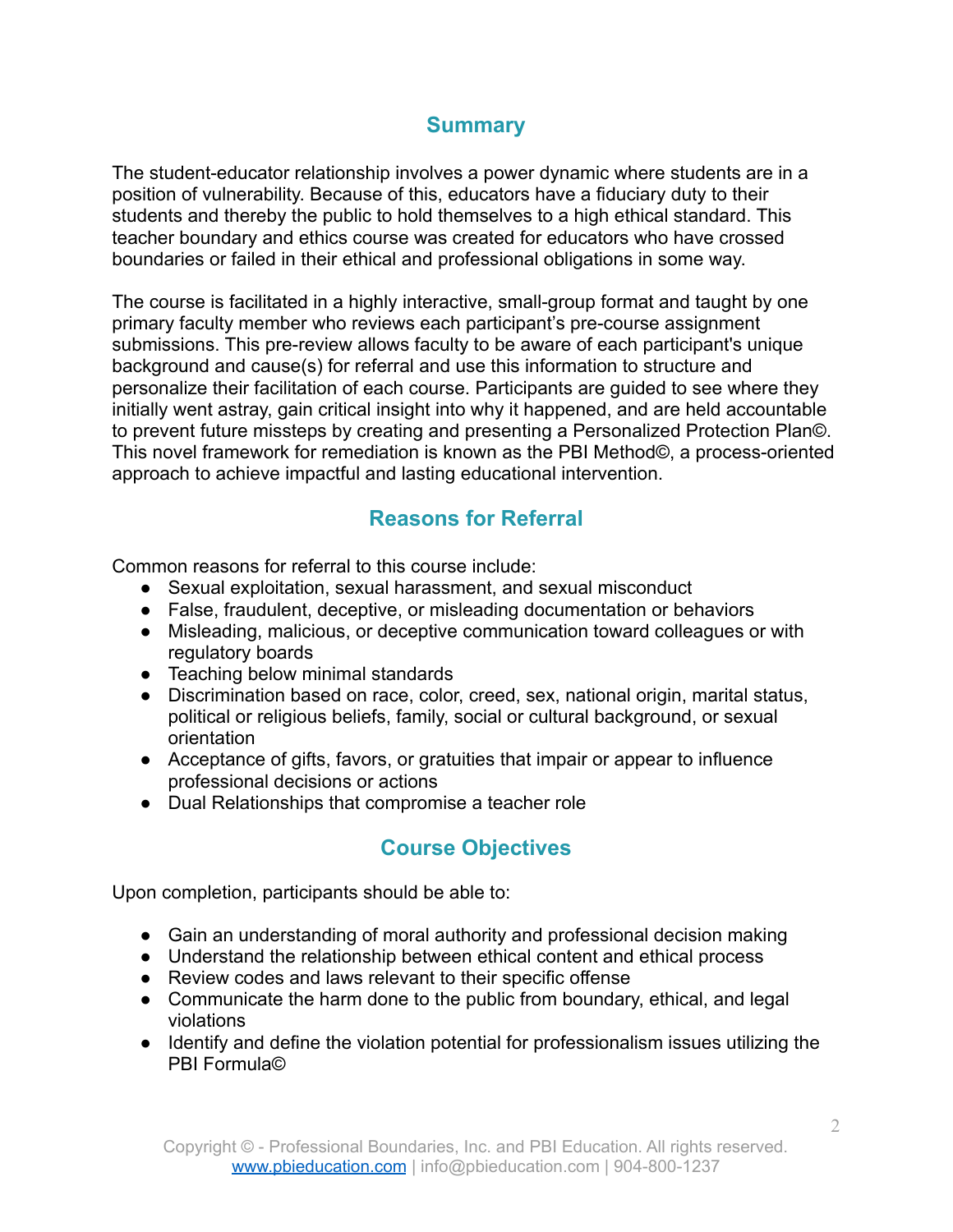- Create a Personalized Protection Plan© to maintain and safeguard professional behavior moving forward
- Learn to utilize peer group discussions for professional dilemma resolution

# **Faculty**

Faculty for this course are selected by PBI and approved by the Education Department.

# **Pass/Fail Criteria**

This interactive course has specific objectives to accomplish within the designated time frame. Participation in discussions is required throughout. To pass and qualify for the certificate of completion, attendees must be present and participate for the full duration of the course.

Upon conclusion of the course, pass/fail determinations are made on an individual basis, at the discretion of PBI. Determinations are based on the following:

- Demonstrated understanding of educational content
- Demonstrated ability to achieve the learning objectives
- Compliance with course requirements including submission of pre-course assignments, adherence to participation and engagement standards, and passing the final oral examination at the conclusion of the course (i.e., presentation of a comprehensive Personalized Protection Plan©).

# **Post-Course Participation Report**

For referring entities interested in additional insight into a professional's participation in a course, an Accomplishments, Impressions, and Recommendations (AIR) Letter can be provided upon request. This letter is designed to expand the referrer's understanding of the attendee's accomplishments of course objectives through their course work, offer individualized faculty impressions of the attendee's participation and interactions during the course, as well as include faculty recommendations, if any, for continuing education, assessments, therapy, or any other resources that they may see as providing opportunities for growth and enhanced remediation.

Requests for AIR Letters should be made in writing in the referral documentation. [Click](https://pbieducation.com/wp-content/uploads/2021/11/AIR-Letter-FAQ-Sheet.pdf) [here to learn more.](https://pbieducation.com/wp-content/uploads/2021/11/AIR-Letter-FAQ-Sheet.pdf)

# **Content Timeline**

#### **Overview:**

The course uses a blending learning format, combining reading and written assignments, individual calls with faculty, and group discussions that are offered each Tuesday evening from 9:00 PM - 10:00 PM Eastern Time. Participants join these calls for one-hour sessions, once per week.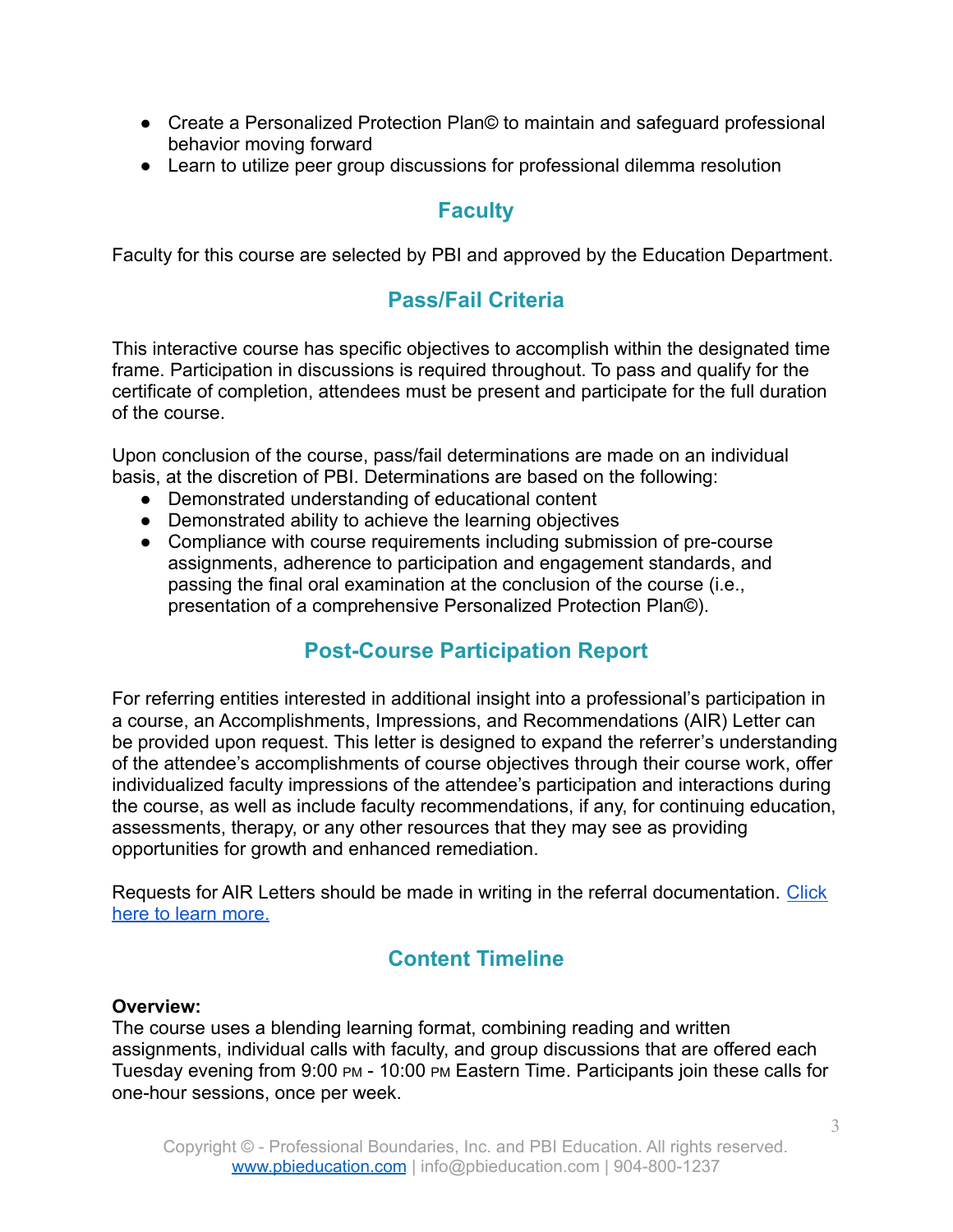This course takes a minimum of six weeks to complete. If enrolled in the Extended Edition, the course takes a minimum of 13 weeks to complete.

## **1. Readings and Assignments (6 hours)**

- a. Course readings assignments will cover important issues related to the course philosophy, focusing on an in-depth understanding of ethical issues in the workplace and how to identify them.
- b. Written assignments include:
	- i. Research and review statutes and code of ethics related to the accused offense or allegation
	- ii. Completion of the Educator Self-Assessment Tool© (ESAT)
	- iii. My Story written essay providing an opportunity for reflection, introspection, and analysis of the risk factors and vulnerabilities at play that may have contributed to the violation

## **2. Individual Telephonic Consultation (1 hour)**

a. Participants will submit the above mentioned assignments to PBI in preparation for a one-on-one telephone review with faculty. This one hour review will focus on review of these assignment submissions in depth, with the participant receiving constructive feedback and coaching from the faculty.

## **3. Readings and Assignments (3 hours)**

- a. The second part of the course focuses on readings and assignments designed to prevent future problems and violations. Participants will learn how to identify risk factors, avoid potentially problematic scenarios, and gain confidence and a deeper understanding of their plan for the future. These readings and assignments will include:
	- i. Understanding Vulnerabilities and Seeking Forgiveness
	- ii. Applying the Formula©
	- iii. Personalized Protection Plan©: Preventing future problems

## **4. Group Tele-Seminars (TE-MAS) (5 hours)\***

a. After completing these readings and assignments, participants will attend five sessions of PBI Maintenance and Accountability Seminars (\*13 sessions for Extended Edition participants). These seminars are offered every Tuesday from 9:00pm - 10:00pm Eastern Time and are conducted by course faculty. These additional hours of instruction help to cement the strategies learned throughout the course.

## **5. Individual Telephonic Consultation and Follow-Up (1 hour)**

a. Upon submission of the final assignments participants will schedule a final one-on-one review with the course faculty. This one hour review will focus on review of the final assignment submissions in depth, with the participant receiving constructive feedback and coaching from the faculty.